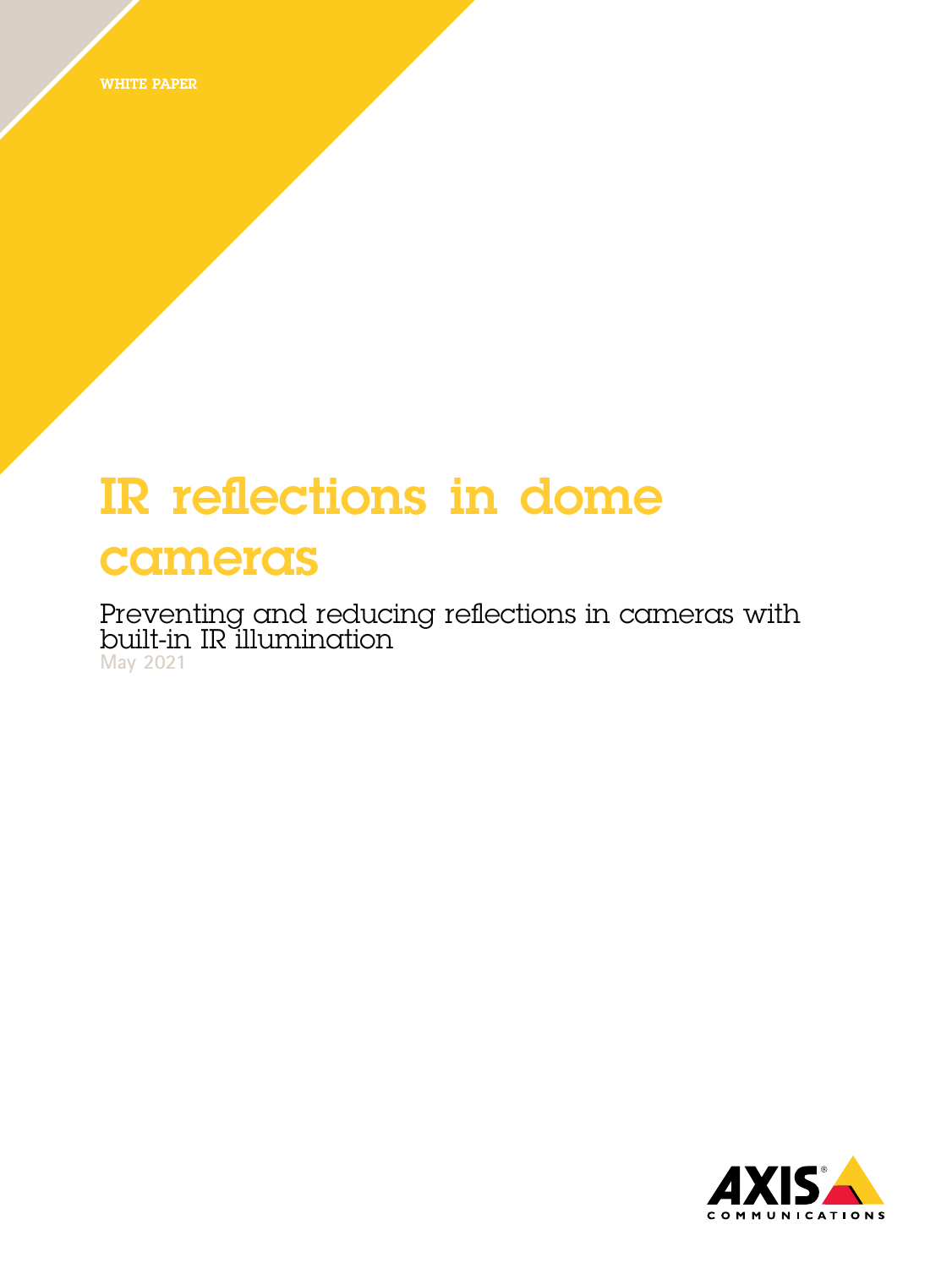## Table of Contents

|                                                                                                                                                                                                                                                                                                                                                                                                             | Summary                                      |                                                        | 3 |
|-------------------------------------------------------------------------------------------------------------------------------------------------------------------------------------------------------------------------------------------------------------------------------------------------------------------------------------------------------------------------------------------------------------|----------------------------------------------|--------------------------------------------------------|---|
| $\mathfrak{D}_{1}^{(1)} = \mathfrak{D}_{2}^{(1)} = \mathfrak{D}_{2}^{(1)} = \mathfrak{D}_{2}^{(1)} = \mathfrak{D}_{2}^{(1)} = \mathfrak{D}_{2}^{(1)} = \mathfrak{D}_{2}^{(1)} = \mathfrak{D}_{2}^{(1)} = \mathfrak{D}_{2}^{(1)} = \mathfrak{D}_{2}^{(1)} = \mathfrak{D}_{2}^{(1)} = \mathfrak{D}_{2}^{(1)} = \mathfrak{D}_{2}^{(1)} = \mathfrak{D}_{2}^{(1)} = \mathfrak{D}_{2}^{(1)} = \mathfrak{D}_{2}^{$ | Introduction                                 |                                                        | 4 |
| 3                                                                                                                                                                                                                                                                                                                                                                                                           | Types of reflections and how to prevent them |                                                        | 4 |
|                                                                                                                                                                                                                                                                                                                                                                                                             | 3.1                                          | IR light reflected against nearby objects              | 4 |
|                                                                                                                                                                                                                                                                                                                                                                                                             | $3.2^{\circ}$                                | IR light reflected against objects on the dome surface | 5 |
|                                                                                                                                                                                                                                                                                                                                                                                                             | 3.3                                          | External light sources reflected in the dome           | 5 |
|                                                                                                                                                                                                                                                                                                                                                                                                             | 3.4                                          | IR light leaking into the lens                         | 5 |
| 4                                                                                                                                                                                                                                                                                                                                                                                                           | General solutions for reducing reflections   |                                                        | 5 |
|                                                                                                                                                                                                                                                                                                                                                                                                             | 4.1                                          | OptimizedIR                                            | 5 |
|                                                                                                                                                                                                                                                                                                                                                                                                             | 4.2                                          | Semi-smoked domes                                      | 5 |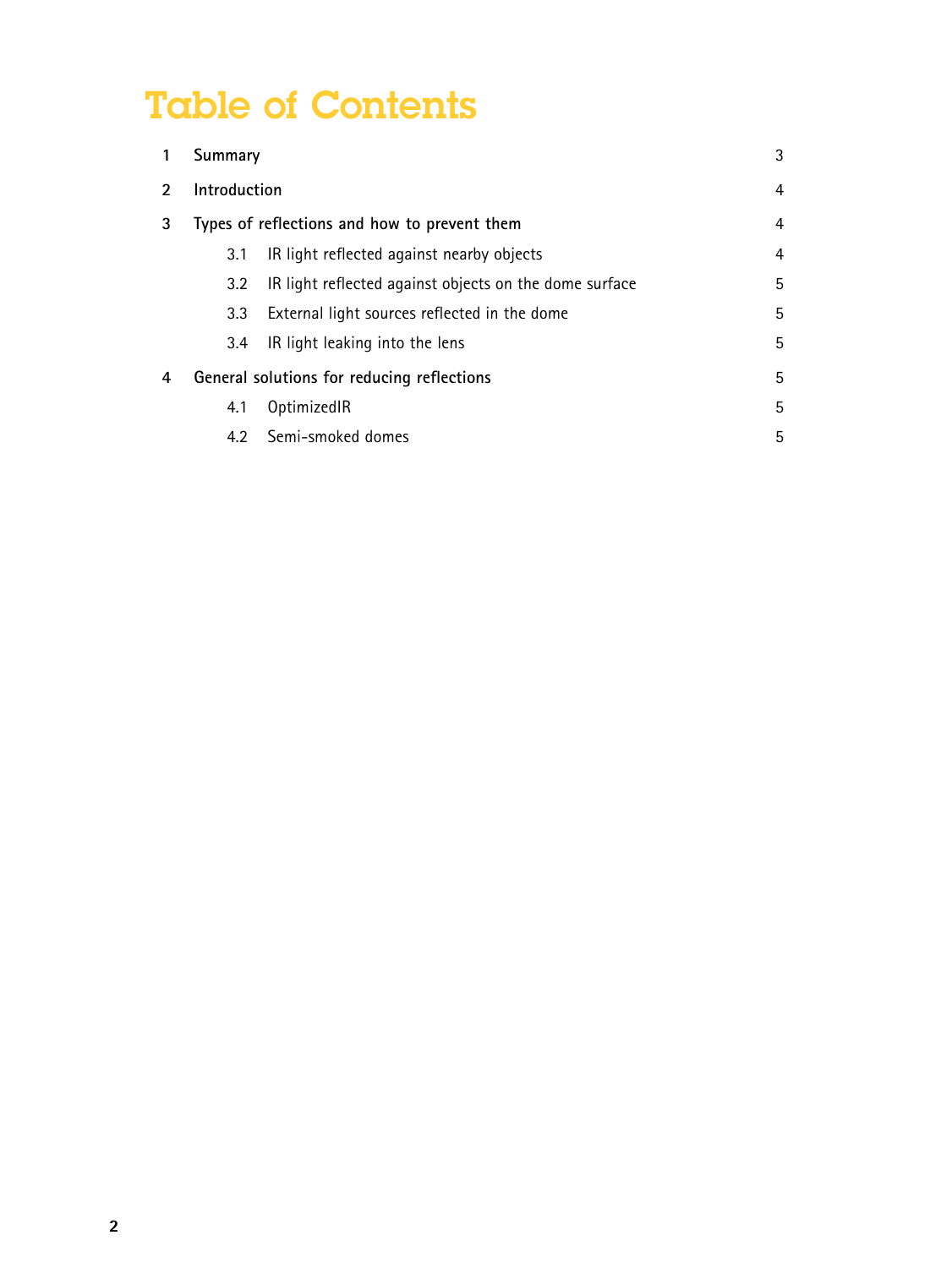## <span id="page-2-0"></span>1 Summary



#### *A dome camera with three IR LED lights inside the dome.*

Cameras with integrated infrared (IR) illumination enable video surveillance in the dark. Occasionally, however, some of the light is reflected back into the camera. This might decrease the image quality by introducing foggy effects in the image or mirror effects in the dome. Issues are typically caused by:

- •nearby objects, such as walls or poles
- •water droplets, dirt, or dust on the dome
- •external light sources directed towards the camera.

Reduce reflections by:

- $\bullet$  making sure the IR beam stays clear of nearby walls, poles, ceilings, windows, or other surfaces with high reflectivity
- placing the camera where it is not much exposed to the weather
- cleaning the dome regularly
- ensuring that no external lights shine into the camera
- tilting the camera lens as little as possible.

Axis OptimizedIR technology helps reduce reflections by enabling adaptable IR intensity and optimizing the IR beam width.

The impact of reflections can also be reduced using <sup>a</sup> semi-smoked dome which is lightly tinted.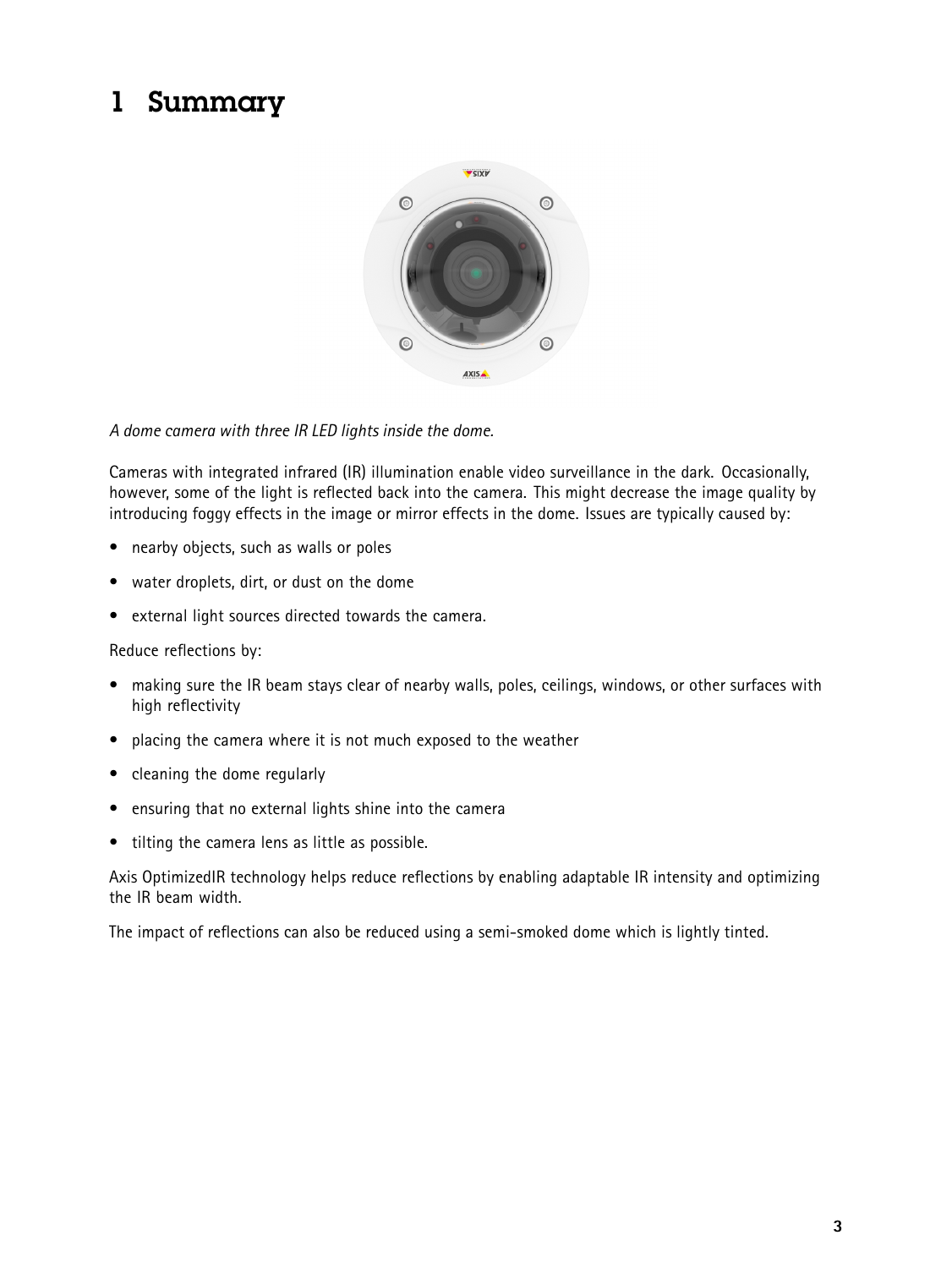## <span id="page-3-0"></span>2 Introduction

Using cameras with built-in infrared illumination is <sup>a</sup> way to enable video surveillance at night or in dark environments. IR lights provide discreet and covert illumination for night-mode video while minimizing light pollution.

In some cases, however, <sup>a</sup> part of the light is reflected back into the camera which might introduce foggy or blurry effects in the image or mirroring effects in the dome. The result may be <sup>a</sup> severely reduced video image quality.

This white paper outlines the main causes for this type of reflection and how potential problems can be avoided.

## 3 Types of reflections and how to prevent them

Unwanted reflections appear when the camera's IR light hits objects located close to the camera or on the dome. External light sources directed towards the camera can have the same impact.

#### **3.1 IR light reflected against nearby objects**

Walls, eaves, ceilings, and other objects may reflect the camera's IR light back into the camera. The severity of this effect depends on the proximity and the surface of the object. As <sup>a</sup> rule of thumb, light and glossy surfaces, such as metal and glass, will reflect more light than dark or matte surfaces.



*3 Reflected IR light*

Place and aim the camera so that the cone-shaped IR beam stays clear of nearby walls, poles, ceilings, windows, or other objects with high reflectivity. In some cases, the camera's angle of illumination might be larger than its angle of view, so it is not always possible to depend on the video image to determine whether an object is in the IR beam path or not.

If the camera must be installed close to <sup>a</sup> highly reflective surface, consider painting or covering the surface to reduce reflections.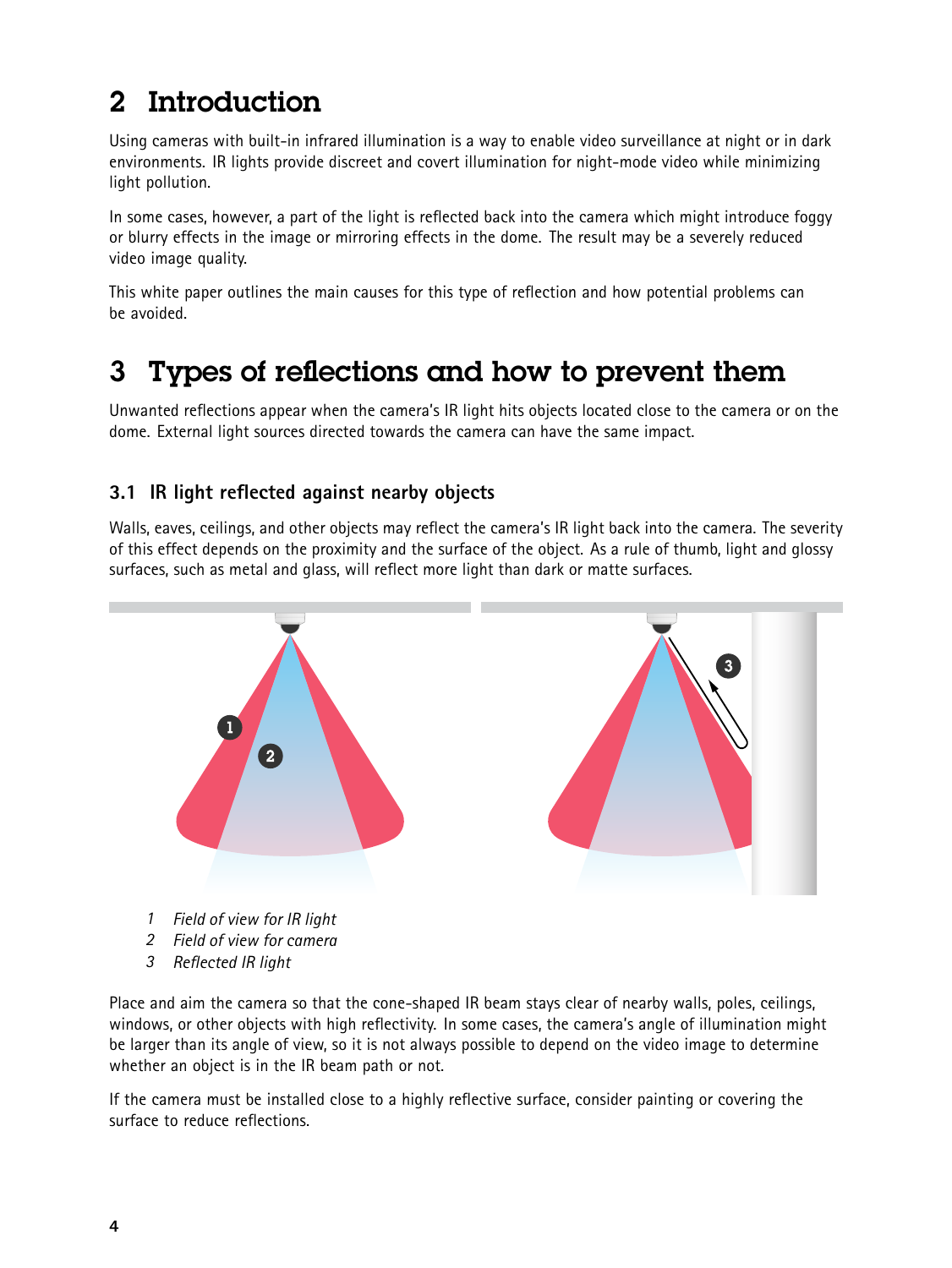#### <span id="page-4-0"></span>**3.2 IR light reflected against objects on the dome surface**

Dirt, dust, or spider webs on the dome can significantly deteriorate the image quality by reflecting the camera's own IR light into the lens. Water drops, snow, or ice can cause similar problems.

Mount the camera at <sup>a</sup> location where it is as little exposed to the weather as possible. If water droplets are often an issue it may help to regularly apply <sup>a</sup> water repellent spray, such as used for the visors of motorcycle helmets.

Clean the dome regularly so that dirt or dust is removed. Use <sup>a</sup> mild soap detergent, water, and <sup>a</sup> soft microfiber cloth to avoid scratches on the camera. Dust on the dome could also be removed using compressed air.

#### **3.3 External light sources reflected in the dome**

IR light from another camera or white light from <sup>a</sup> lamp might cause reflections in the dome. If this is the case, consider moving or redirecting either the camera or the external light source so that the light is not aimed directly at the camera.

#### **3.4 IR light leaking into the lens**

Depending on the installation height, the camera lens may need to be tilted to achieve the desired field of view. But the more it is tilted, the higher the risk of IR light from the integrated LEDs leaking across the rubber seal that shields the lens. Normally this seal prevents light interference.

When installing the camera on <sup>a</sup> wall or <sup>a</sup> ceiling, tilt the lens as little as possible. Do not remove or damage the rubber ring around the lens. It is important that the rubber touches the dome.

### 4 General solutions for reducing reflections

Axis offers some additional ways to reduce the general risk of reflections.

#### **4.1 OptimizedIR**

Axis OptimizedIR technology automatically adapts the IR illumination angle to the zoom level set at installation. This ensures an evenly illuminated image while minimizing the amount of light outside the camera view, decreasing the risk of the IR beam reaching and reflecting off nearby surfaces. With OptimizedIR it is also possible to adjust the intensity of the IR LEDs in order to reduce reflections.

#### **4.2 Semi-smoked domes**

Some cameras are delivered with <sup>a</sup> semi-smoked dome, which is lightly tinted and helps reduce the impact of reflections. Smoked domes are also available as an accessory for most cameras. It should be noted, however, that smoked domes reduce the camera's light sensitivity.